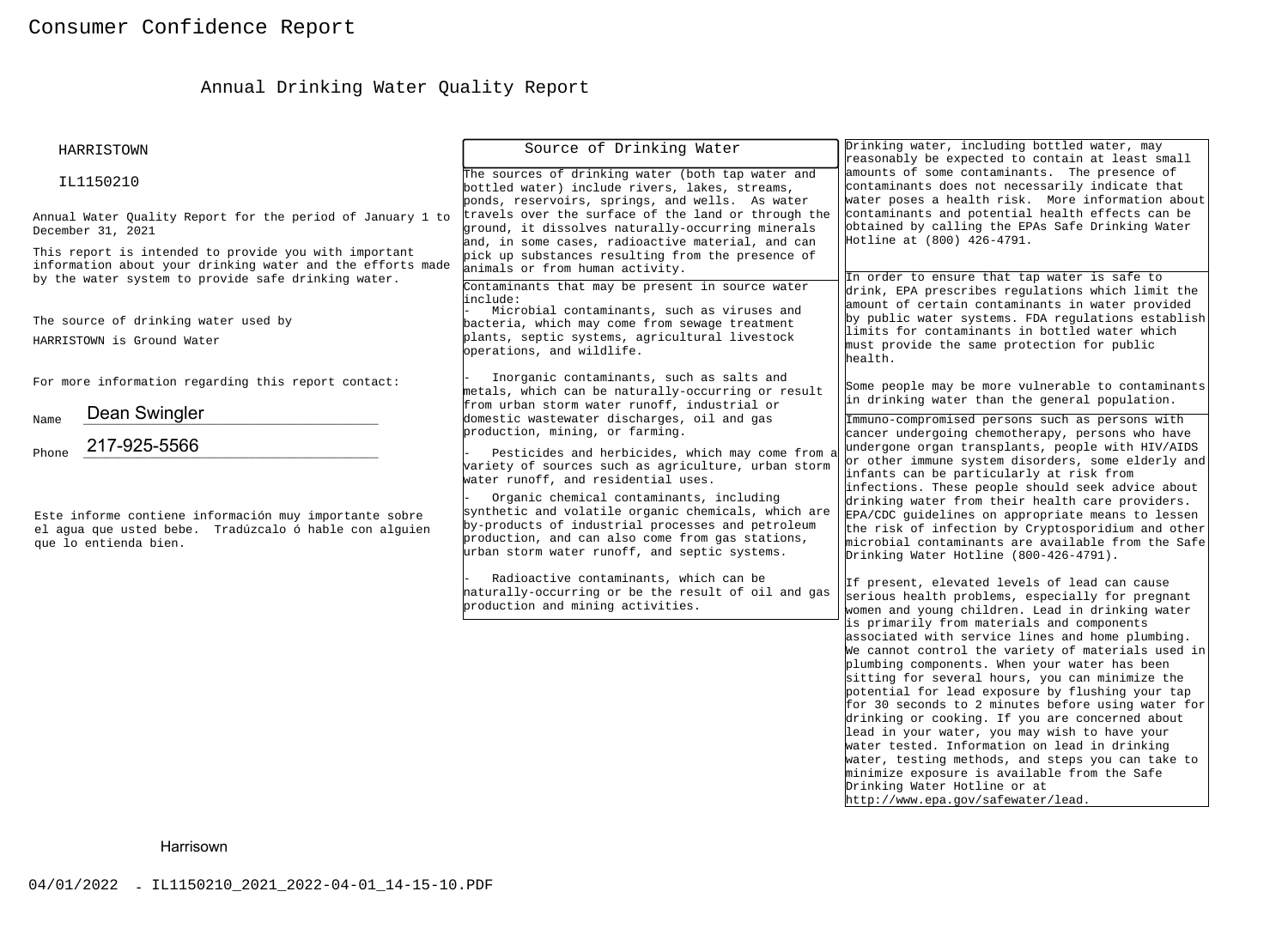# Source Water Information

| Source Water Name                | Type of Water | Report Status Location |  |
|----------------------------------|---------------|------------------------|--|
| WELL 2 IS 0.5 MI W OF STAHL FARM | GM            |                        |  |
| WELL 3                           | GW            |                        |  |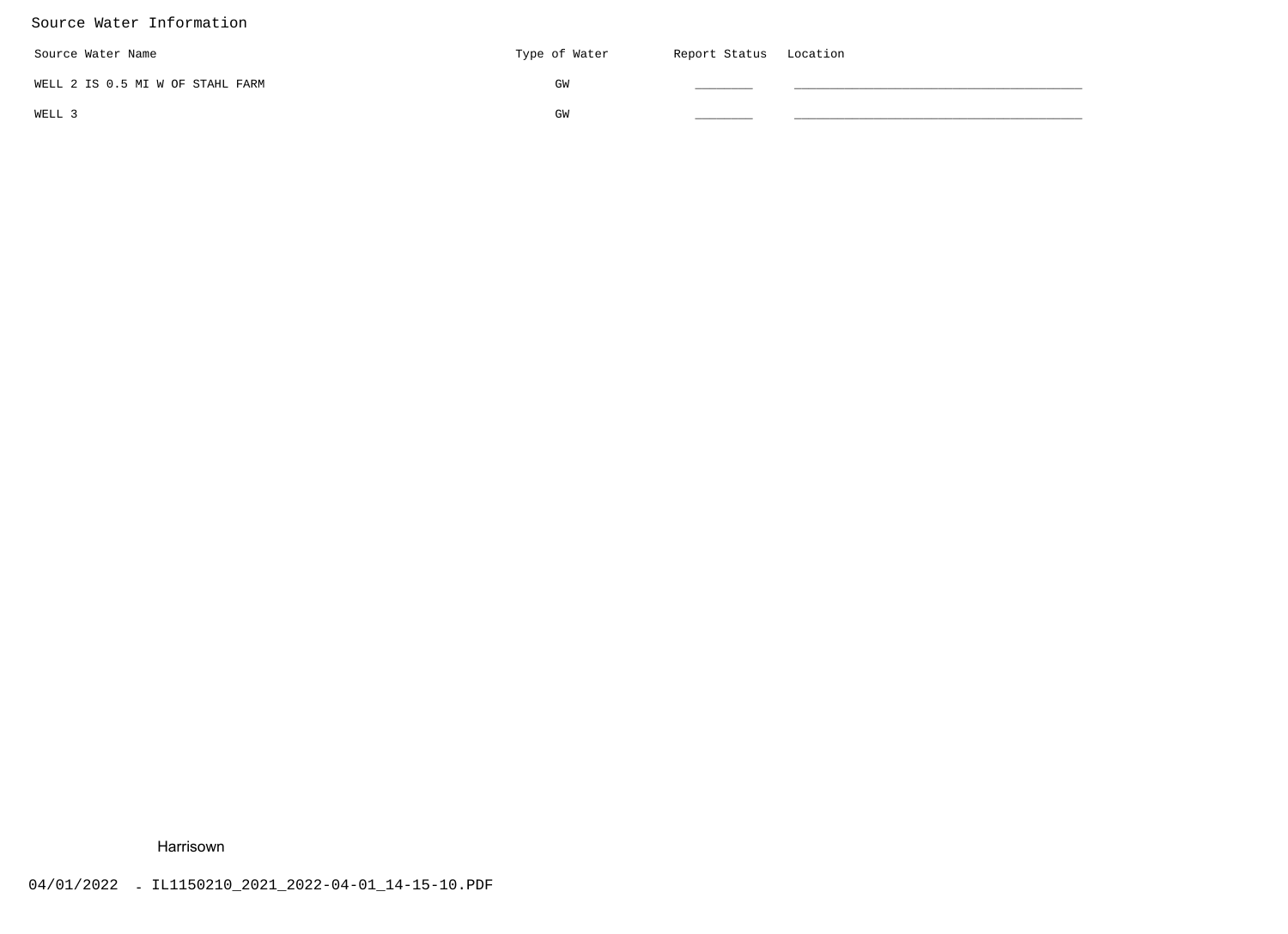#### Source Water Assessment

We want our valued customers to be informed about their water quality. If you would like to learn more, please feel welcome to attend any of our regularly scheduled meetings. The source water assessment for our supply has been completed by the Illinois EPA. If you would like a copy of this information, please stopby City Hall or call our water operator at 217-925-5566 \_\_\_\_\_\_\_\_. To view a summary version of the completed Source Water Assessments, including: Importance of Source Water; Susceptibility to Contamination Determination; and documentation/recommendation of Source Water Protection Efforts, you may access the Illinois EPAwebsite at http://www.epa.state.il.us/cgi-bin/wp/swap-fact-sheets.pl.

Source of Water: HARRISTOWNTo determine Harristown's susceptibility to contamination, the following document was reviewed: a Well Site Survey, published in 1990 by the Illinois EPA. Based on the information obtained in this document there are three potential sources of groundwater contamination that could posea hazard to groundwater utilized by Harristown's community water supply wells. These potential sources include 1 septic system and 2 above ground fuel storage tanks. In addition, information provided by the Leaking Underground Storage Tank and Remedial Project Management Sections of the Illinois EPA indicated additional sites with on-going remediation which may be of concern.Based upon this information, the Illinois EPA has determined that the HarristownCommunity Water Supply's source water is susceptible to contamination. The land use within the recharge areas of the wells was analyzed as part of thissusceptibility determination. This land use includes agricultural properties.% City Hall or call our water operator at 2M68586<br>
course Water: Superprinting to Contamination Determination, and<br>embates the Inter-?/www.epa.state.11.us/cyl-bin/wp/swap-fact-cheet<br>
Source of Water: KARKISTOWNTo determin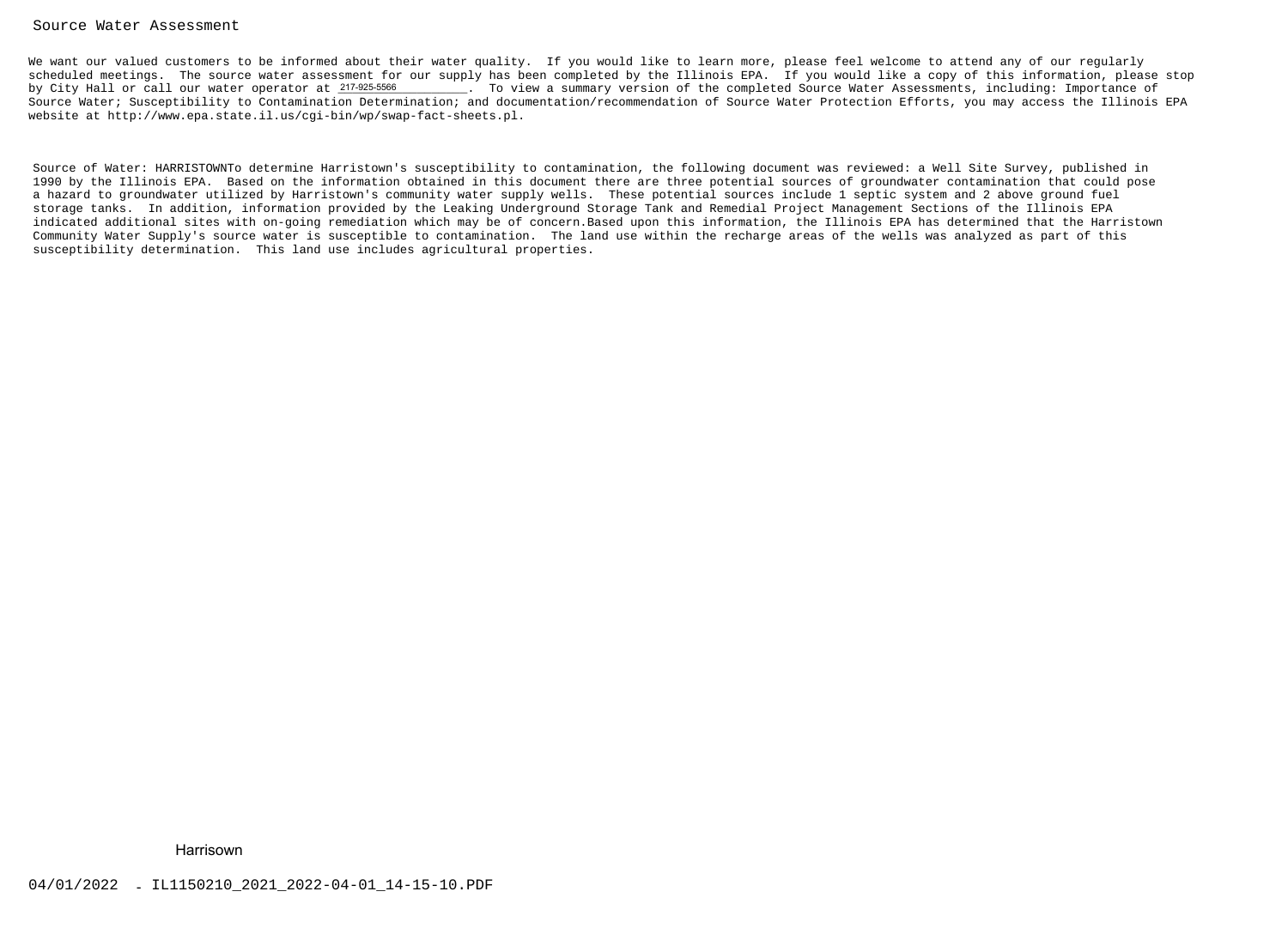#### **2021Regulated Contaminants Detected**

## **Lead and Copper**

Definitions:

 Action Level Goal (ALG): The level of a contaminant in drinking water below which there is no known or expected risk to health. ALGs allow for a margin ofsafety.

Action Level: The concentration of a contaminant which, if exceeded, triggers treatment or other requirements which a water system must follow.

| Lead and Copper | Date Sampled | MCLG | Action Level<br>(AL) | 90th<br>Percentile | # Sites Over<br>AL | Units | Violation | Likely Source of Contamination                                                                                |
|-----------------|--------------|------|----------------------|--------------------|--------------------|-------|-----------|---------------------------------------------------------------------------------------------------------------|
| Copper          | 09/10/2020   | 1.3  |                      | 0.11               |                    | ppm   |           | Erosion of natural deposits; Leaching from<br>wood preservatives; Corrosion of household<br>plumbing systems. |

## **Water Quality Test Results**

| Definitions:                                          | The following tables contain scientific terms and measures, some of which may require explanation.                                                                                                                                                                         |
|-------------------------------------------------------|----------------------------------------------------------------------------------------------------------------------------------------------------------------------------------------------------------------------------------------------------------------------------|
| Avq:                                                  | Requlatory compliance with some MCLs are based on running annual average of monthly samples.                                                                                                                                                                               |
| Level 1 Assessment:                                   | A Level 1 assessment is a study of the water system to identify potential problems and determine (if possible) why<br>total coliform bacteria have been found in our water system.                                                                                         |
| Level 2 Assessment:                                   | A Level 2 assessment is a very detailed study of the water system to identify potential problems and determine (if<br>possible) why an E. coli MCL violation has occurred and/or why total coliform bacteria have been found in our water<br>system on multiple occasions. |
| Maximum Contaminant Level or MCL:                     | The highest level of a contaminant that is allowed in drinking water. MCLs are set as close to the MCLGs as feasible<br>using the best available treatment technology.                                                                                                     |
| Maximum Contaminant Level Goal or MCLG:               | The level of a contaminant in drinking water below which there is no known or expected risk to health. MCLGs allow<br>for a margin of safety.                                                                                                                              |
| Maximum residual disinfectant level or<br>MRDL:       | The highest level of a disinfectant allowed in drinking water. There is convincing evidence that addition of a<br>disinfectant is necessary for control of microbial contaminants.                                                                                         |
| Maximum residual disinfectant level<br>goal or MRDLG: | The level of a drinking water disinfectant below which there is no known or expected risk to health. MRDLGs do not<br>reflect the benefits of the use of disinfectants to control microbial contaminants.                                                                  |
| na:                                                   | not applicable.                                                                                                                                                                                                                                                            |
| $m$ rem:                                              | millirems per year (a measure of radiation absorbed by the body)                                                                                                                                                                                                           |
| $ppb$ :                                               | micrograms per liter or parts per billion - or one ounce in 7,350,000 gallons of water.                                                                                                                                                                                    |
| ppm:                                                  | milligrams per liter or parts per million - or one ounce in 7,350 gallons of water.                                                                                                                                                                                        |
| Treatment Technique or TT:                            | A required process intended to reduce the level of a contaminant in drinking water.                                                                                                                                                                                        |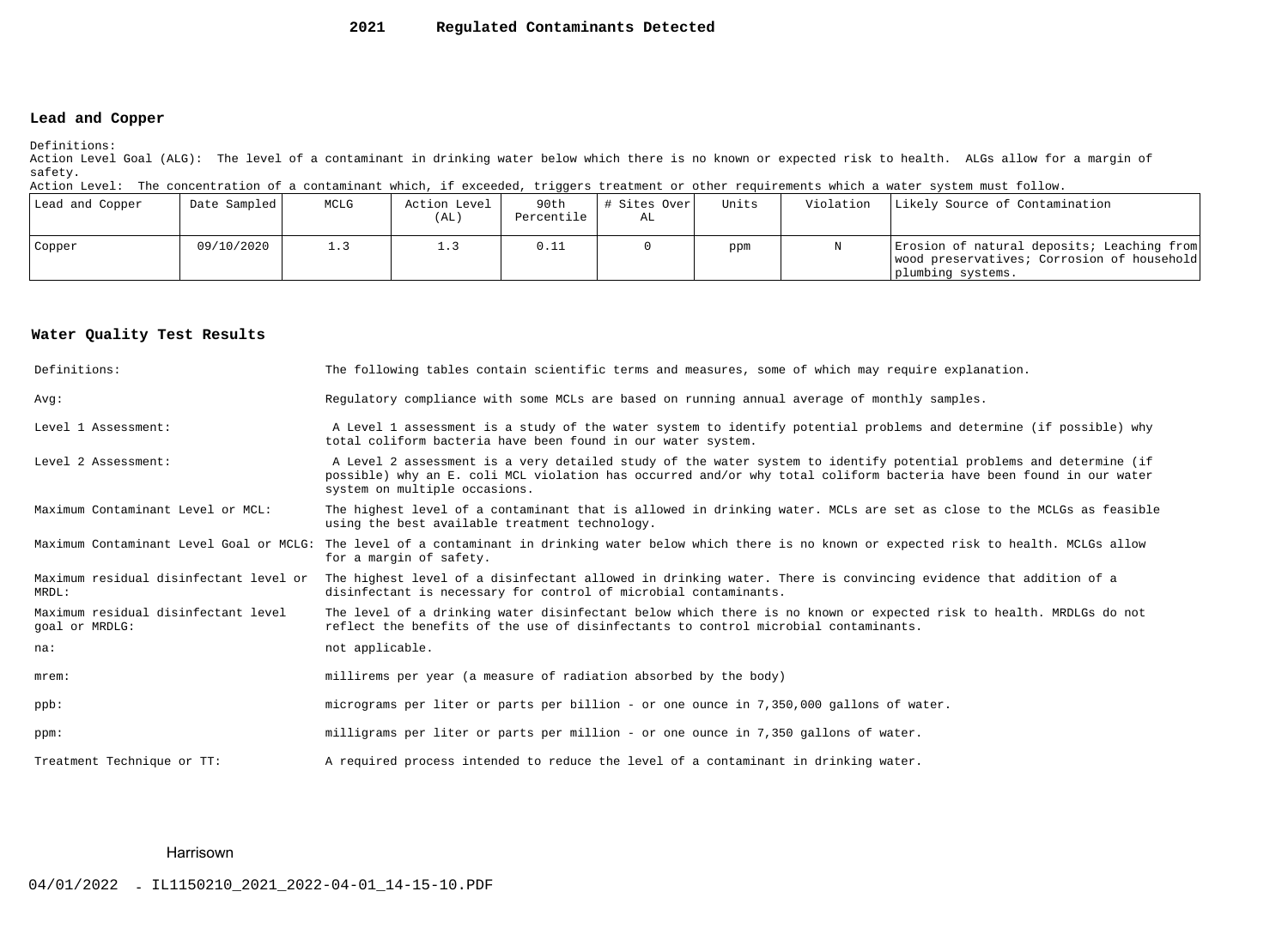# **Regulated Contaminants**

| Disinfectants and<br>Disinfection By-<br>Products | Collection<br>Date | Highest Level<br>Detected | Range of Levels<br>Detected | MCLG                     | MCL            | Units |             | Violation Likely Source of Contamination                                                                                         |
|---------------------------------------------------|--------------------|---------------------------|-----------------------------|--------------------------|----------------|-------|-------------|----------------------------------------------------------------------------------------------------------------------------------|
| Chlorine                                          | 12/31/2021         | 1.3                       | $0.82 - 1.6$                | $MRDLG = 4$              | $MRDL = 4$     | ppm   | $_{\rm N}$  | Water additive used to control microbes.                                                                                         |
| Haloacetic Acids<br>(HAA5)                        | 2021               | 20                        | $18 - 19.5$                 | No goal for<br>the total | 60             | ppb   | $\mathbf N$ | By-product of drinking water disinfection.                                                                                       |
| Total Trihalomethanes<br>(TTHM)                   | 2021               | 42                        | $40 - 42$                   | No goal for<br>the total | 80             | ppb   | $\mathbf N$ | By-product of drinking water disinfection.                                                                                       |
| Inorganic<br>Contaminants                         | Collection<br>Date | Highest Level<br>Detected | Range of Levels<br>Detected | MCLG                     | MCL            | Units | Violation   | Likely Source of Contamination                                                                                                   |
| Arsenic                                           | 2021               | 0.84                      | $0.84 - 0.84$               | $\Omega$                 | 10             | ppb   | $_{\rm N}$  | Erosion of natural deposits; Runoff from<br>orchards; Runoff from glass and electronics<br>production wastes.                    |
| Barium                                            | 2021               | 0.0169                    | lo.o169 - o.o169            | $\overline{2}$           | $\overline{a}$ | ppm   | $\mathbf N$ | Discharge of drilling wastes; Discharge from<br>metal refineries; Erosion of natural deposits.                                   |
| Fluoride                                          | 2021               | 0.36                      | $0.36 - 0.36$               | $\overline{4}$           | 4.0            | ppm   | $_{\rm N}$  | Erosion of natural deposits; Water additive<br>which promotes strong teeth; Discharge from<br>fertilizer and aluminum factories. |
| Nitrate [measured as<br>Nitrogen]                 | 2021               | 0.32                      | $0.32 - 0.32$               | 10                       | 10             | ppm   | $_{\rm N}$  | Runoff from fertilizer use; Leaching from<br>septic tanks, sewage; Erosion of natural<br>deposits.                               |
| Sodium                                            | 2021               | 229                       | $229 - 229$                 |                          |                | ppm   | $\mathbf N$ | Erosion from naturally occuring deposits.<br>Used in water softener regeneration.                                                |
| Radioactive<br>Contaminants                       | Collection<br>Date | Highest Level<br>Detected | Range of Levels<br>Detected | MCLG                     | MCL            | Units | Violation   | Likely Source of Contamination                                                                                                   |
| Combined Radium<br>226/228                        | 02/18/2020         | 4.19                      | $4.19 - 4.19$               | $\Omega$                 | $5 -$          | pC1/L | $_{\rm N}$  | Erosion of natural deposits.                                                                                                     |
| Gross alpha excluding<br>radon and uranium        | 02/18/2020         | 7.7                       | $7.7 - 7.7$                 | $\Omega$                 | 15             | pci/L | $\mathbf N$ | Erosion of natural deposits.                                                                                                     |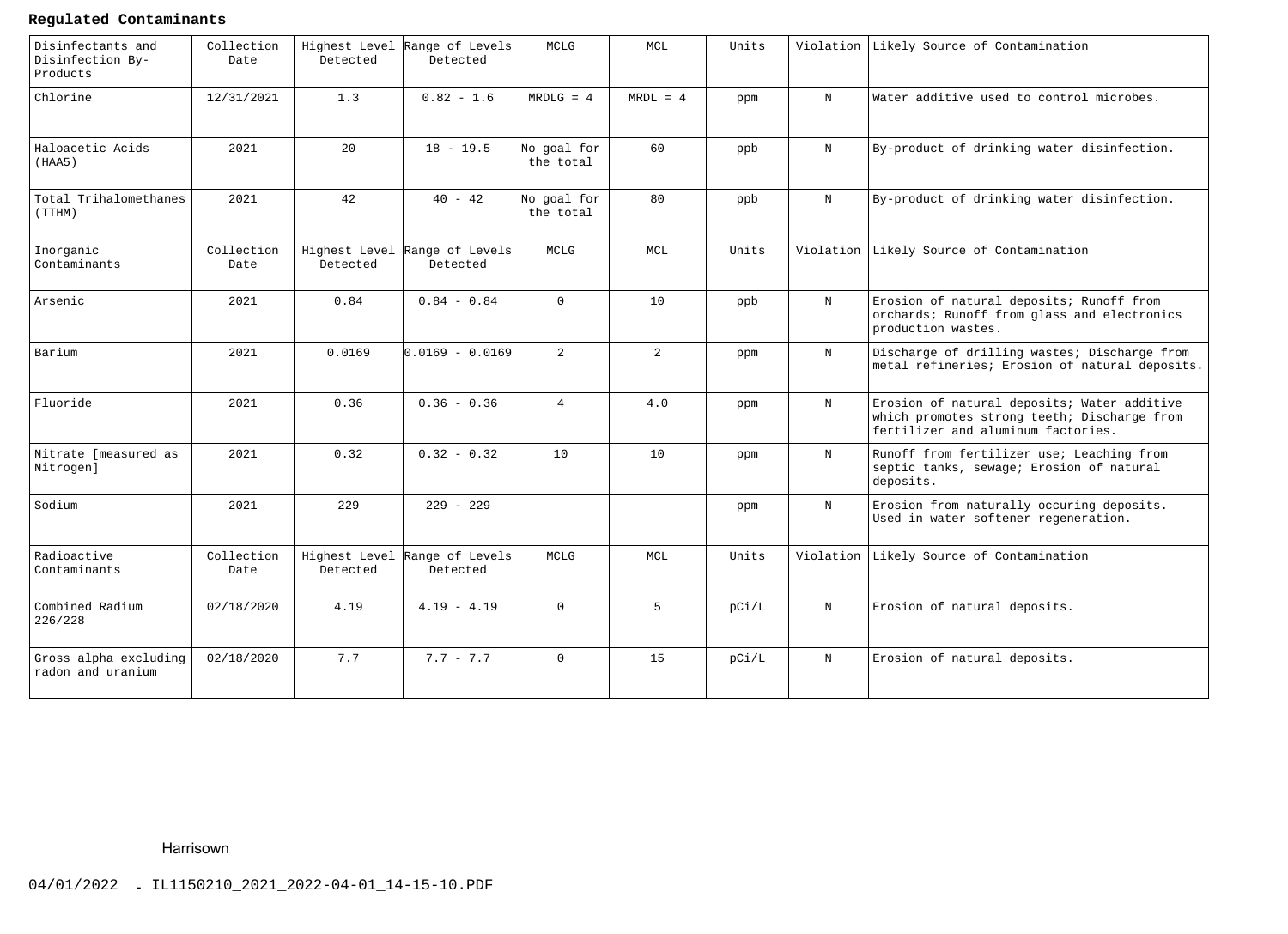### **Violations Table**

| Lead and Copper Rule                                                                                                                                                                                                                                             |                 |            |                                                                                                                                                                                                             |  |  |  |  |  |
|------------------------------------------------------------------------------------------------------------------------------------------------------------------------------------------------------------------------------------------------------------------|-----------------|------------|-------------------------------------------------------------------------------------------------------------------------------------------------------------------------------------------------------------|--|--|--|--|--|
| The Lead and Copper Rule protects public health by minimizing lead and copper levels in drinking water, primarily by reducing water corrosivity. Lead and<br>copper enter drinking water mainly from corrosion of lead and copper containing plumbing materials. |                 |            |                                                                                                                                                                                                             |  |  |  |  |  |
| Violation Type                                                                                                                                                                                                                                                   | Violation Begin |            | Violation End   Violation Explanation                                                                                                                                                                       |  |  |  |  |  |
| LEAD CONSUMER NOTICE (LCR)                                                                                                                                                                                                                                       | 12/30/2020      | 01/15/2021 | We failed to provide the results of lead tap water monitoring to the consumers at the<br>location water was tested. These were supposed to be provided no later than 30 days after<br>learning the results. |  |  |  |  |  |

### **Corrective Action**

 the lead and copper results that were collected in 2020 were satisfactory, but the results were sent late. The results were to be sent in November 2020 but were mailed January 2021.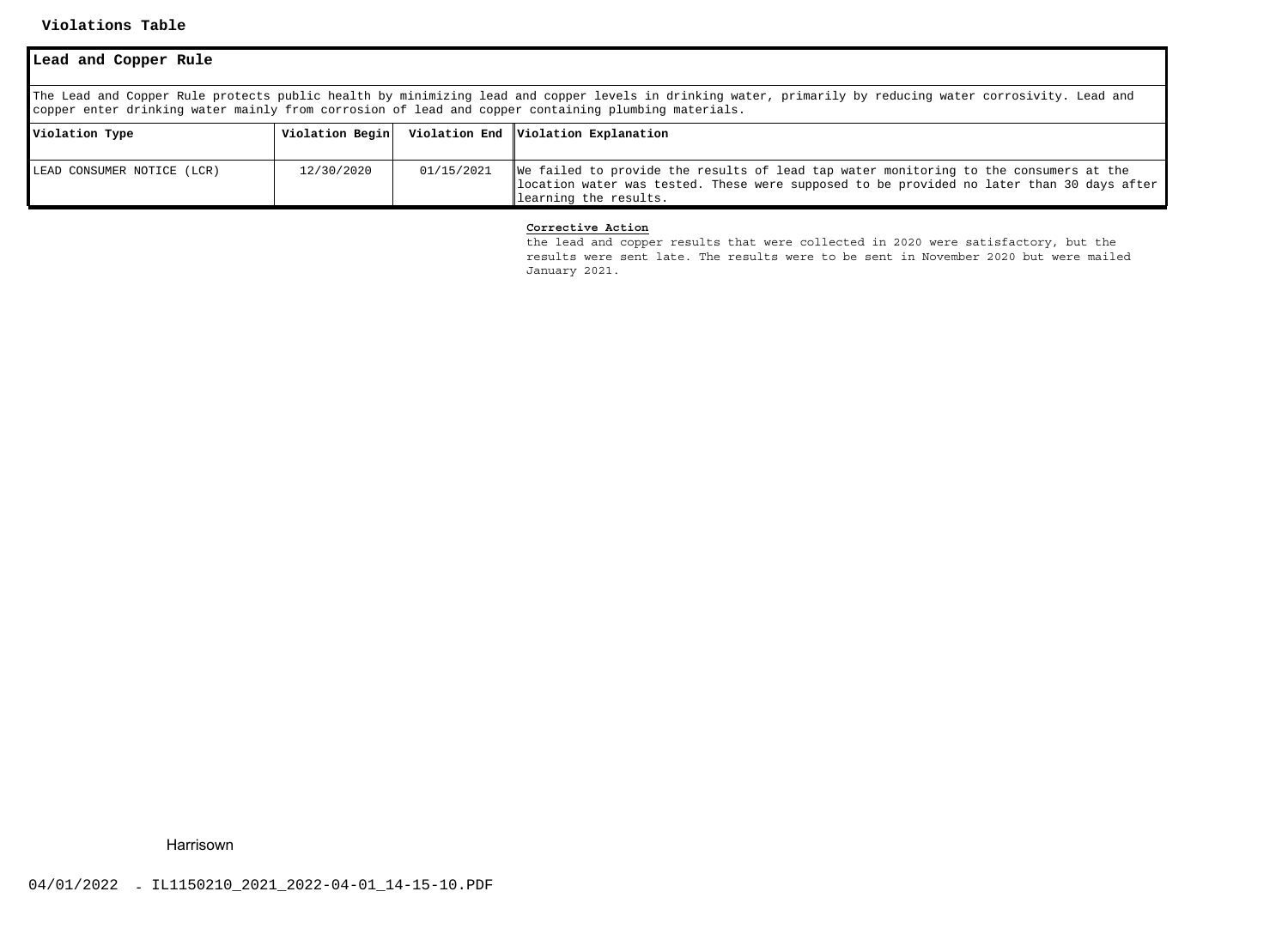#### **2021Regulated Contaminants Detected**

# **Lead and Copper**

Definitions:

 Action Level Goal (ALG): The level of a contaminant in drinking water below which there is no known or expected risk to health. ALGs allow for a margin ofsafety.

| Action Level: The concentration of a contaminant which, if exceeded, triggers treatment or other requirements which a water system must follow. |  |  |  |
|-------------------------------------------------------------------------------------------------------------------------------------------------|--|--|--|
|                                                                                                                                                 |  |  |  |

| Lead and Copper | Date Sampled | MCLG | Action Level<br>(AL) | 90th<br>Percentile | # Sites Over <br>AL | Units | Violation | Likely Source of Contamination                                                                                |
|-----------------|--------------|------|----------------------|--------------------|---------------------|-------|-----------|---------------------------------------------------------------------------------------------------------------|
| Copper          | 09/16/2020   | 1.3  |                      | 0.022              |                     | ppm   |           | Erosion of natural deposits; Leaching from<br>wood preservatives; Corrosion of household<br>plumbing systems. |
| Lead            | 09/16/2020   |      |                      | 2.2                |                     | ppb   |           | Corrosion of household plumbing systems;<br>Erosion of natural deposits.                                      |

# **Water Quality Test Results**

| Definitions:                                          | The following tables contain scientific terms and measures, some of which may require explanation.                                                                                                                                                                         |
|-------------------------------------------------------|----------------------------------------------------------------------------------------------------------------------------------------------------------------------------------------------------------------------------------------------------------------------------|
| Avq:                                                  | Requlatory compliance with some MCLs are based on running annual average of monthly samples.                                                                                                                                                                               |
| Level 1 Assessment:                                   | A Level 1 assessment is a study of the water system to identify potential problems and determine (if possible) why<br>total coliform bacteria have been found in our water system.                                                                                         |
| Level 2 Assessment:                                   | A Level 2 assessment is a very detailed study of the water system to identify potential problems and determine (if<br>possible) why an E. coli MCL violation has occurred and/or why total coliform bacteria have been found in our water<br>system on multiple occasions. |
| Maximum Contaminant Level or MCL:                     | The highest level of a contaminant that is allowed in drinking water. MCLs are set as close to the MCLGs as feasible<br>using the best available treatment technology.                                                                                                     |
|                                                       | Maximum Contaminant Level Goal or MCLG: The level of a contaminant in drinking water below which there is no known or expected risk to health. MCLGs allow<br>for a margin of safety.                                                                                      |
| Maximum residual disinfectant level or<br>MRDL:       | The highest level of a disinfectant allowed in drinking water. There is convincing evidence that addition of a<br>disinfectant is necessary for control of microbial contaminants.                                                                                         |
| Maximum residual disinfectant level<br>goal or MRDLG: | The level of a drinking water disinfectant below which there is no known or expected risk to health. MRDLGs do not<br>reflect the benefits of the use of disinfectants to control microbial contaminants.                                                                  |
| na:                                                   | not applicable.                                                                                                                                                                                                                                                            |
| $m$ rem:                                              | millirems per year (a measure of radiation absorbed by the body)                                                                                                                                                                                                           |
| ppb:                                                  | micrograms per liter or parts per billion - or one ounce in 7,350,000 gallons of water.                                                                                                                                                                                    |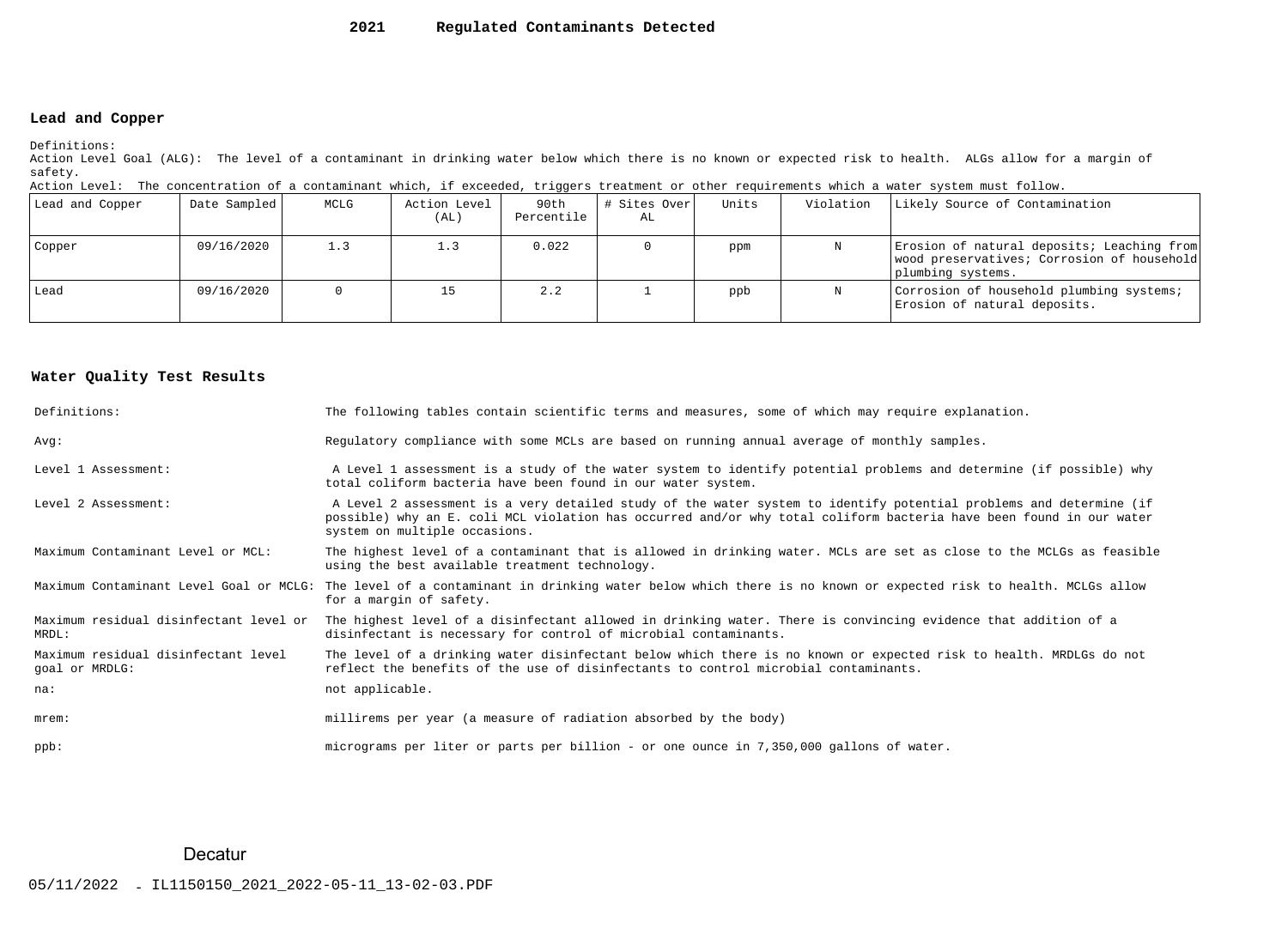# **Water Quality Test Results**

| ppm:                       | milligrams per liter or parts per million - or one ounce in 7,350 gallons of water. |
|----------------------------|-------------------------------------------------------------------------------------|
| Treatment Technique or TT: | A required process intended to reduce the level of a contaminant in drinking water. |

**Decatur**<br>05/11/2022 - IL1150150\_2021\_2022-05-11\_13-02-03.PDF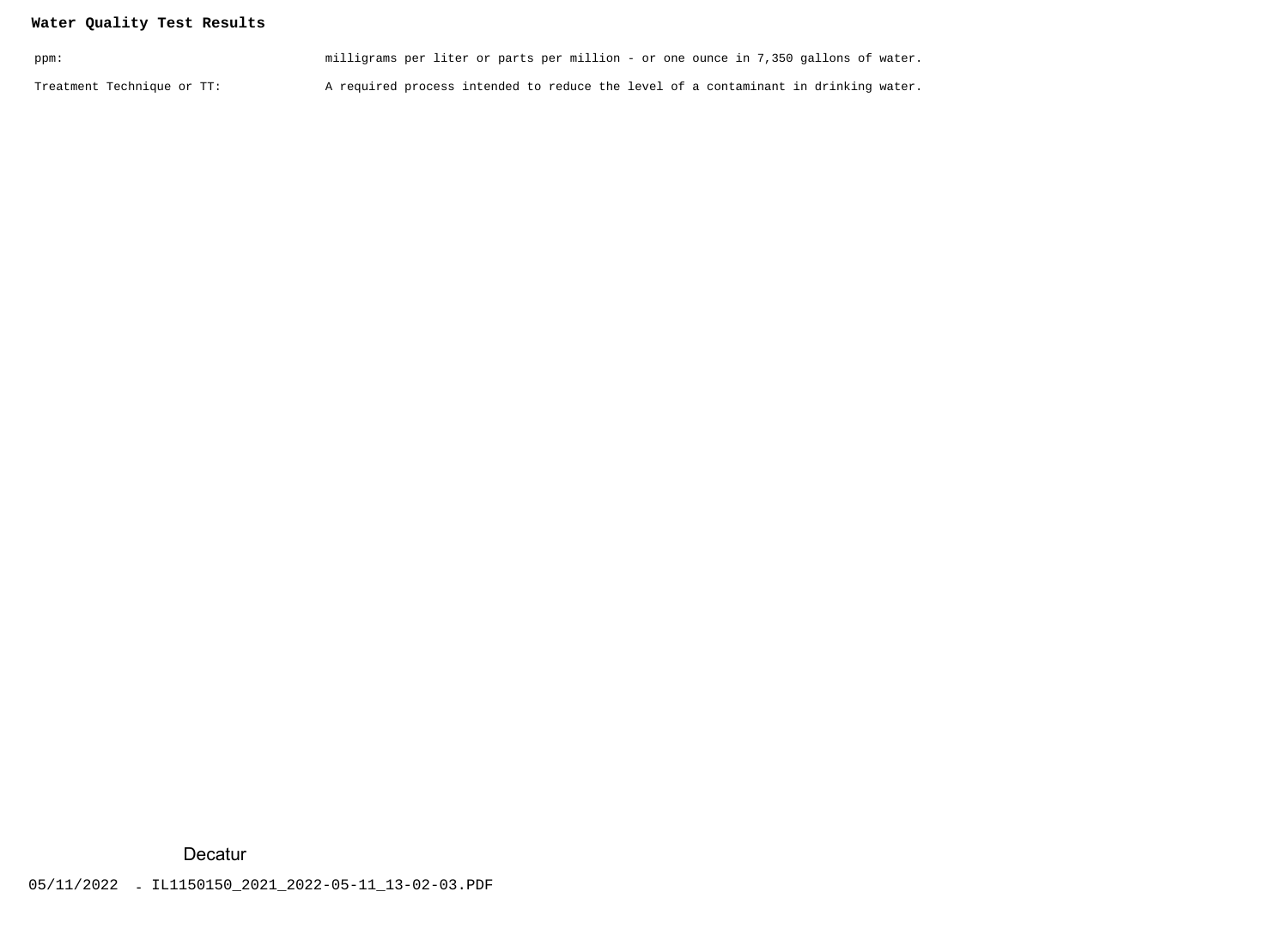# **Regulated Contaminants**

| Disinfectants and<br>Disinfection By-<br>Products                                                                                                                                                                                                                                                                                                                                                                                      | Collection<br>Date | Highest Level<br>Detected | Range of Levels<br>Detected               | MCLG                     | MCL            | Units |             | Violation Likely Source of Contamination                                                                                         |
|----------------------------------------------------------------------------------------------------------------------------------------------------------------------------------------------------------------------------------------------------------------------------------------------------------------------------------------------------------------------------------------------------------------------------------------|--------------------|---------------------------|-------------------------------------------|--------------------------|----------------|-------|-------------|----------------------------------------------------------------------------------------------------------------------------------|
| Chlorine                                                                                                                                                                                                                                                                                                                                                                                                                               | 12/31/2021         | 1.2                       | $1 - 1.5$                                 | $MRDLG = 4$              | $MRDL = 4$     | ppm   | $\mathbf N$ | Water additive used to control microbes.                                                                                         |
| Chlorite                                                                                                                                                                                                                                                                                                                                                                                                                               | 2021               | 0.55                      | $0.31 - 0.55$                             | 0.8                      | $\mathbf{1}$   | ppm   | $\mathbf N$ | By-product of drinking water disinfection.                                                                                       |
| Haloacetic Acids<br>(HAA5)                                                                                                                                                                                                                                                                                                                                                                                                             | 2021               | 17                        | $7.4 - 18$                                | No goal for<br>the total | 60             | ppb   | $\mathbf N$ | By-product of drinking water disinfection.                                                                                       |
| Total Trihalomethanes<br>(TTHM)                                                                                                                                                                                                                                                                                                                                                                                                        | 2021               | 60                        | $17.86 - 69.1$                            | No goal for<br>the total | 80             | ppb   | $\mathbf N$ | By-product of drinking water disinfection.                                                                                       |
| Inorganic<br>Contaminants                                                                                                                                                                                                                                                                                                                                                                                                              | Collection<br>Date | Detected                  | Highest Level Range of Levels<br>Detected | MCLG                     | MCL            | Units |             | Violation Likely Source of Contamination                                                                                         |
| Barium                                                                                                                                                                                                                                                                                                                                                                                                                                 | 2021               | 0.0058                    | $0.0058 - 0.0058$                         | $\overline{2}$           | $\overline{2}$ | ppm   | $\mathbf N$ | Discharge of drilling wastes; Discharge from<br>metal refineries; Erosion of natural deposits.                                   |
| Fluoride                                                                                                                                                                                                                                                                                                                                                                                                                               | 2021               | 0.7                       | $0.694 - 0.694$                           | $\overline{4}$           | 4.0            | ppm   | $\mathbf N$ | Erosion of natural deposits; Water additive<br>which promotes strong teeth; Discharge from<br>fertilizer and aluminum factories. |
| Nitrate [measured as<br>Nitrogen] - Nitrate<br>in drinking water at<br>levels above 10 ppm<br>is a health risk for<br>infants of less than<br>six months of age.<br>High nitrate levels<br>in drinking water can<br>cause blue baby<br>syndrome. Nitrate<br>levels may rise<br>quickly for short<br>periods of time<br>because of rainfall<br>or agricultural<br>activity. If you are<br>caring for an infant<br>you should ask advice | 2021               | $7\overline{ }$           | $0.04 - 6.5$                              | 10                       | 10             | ppm   | $_{\rm N}$  | Runoff from fertilizer use; Leaching from<br>septic tanks, sewage; Erosion of natural<br>deposits.                               |
| from your health care<br>provider.                                                                                                                                                                                                                                                                                                                                                                                                     |                    |                           |                                           |                          |                |       |             |                                                                                                                                  |
| Sodium                                                                                                                                                                                                                                                                                                                                                                                                                                 | 2021               | 14                        | $14 - 14$                                 |                          |                | ppm   | $_{\rm N}$  | Erosion from naturally occuring deposits.<br>Used in water softener regeneration.                                                |